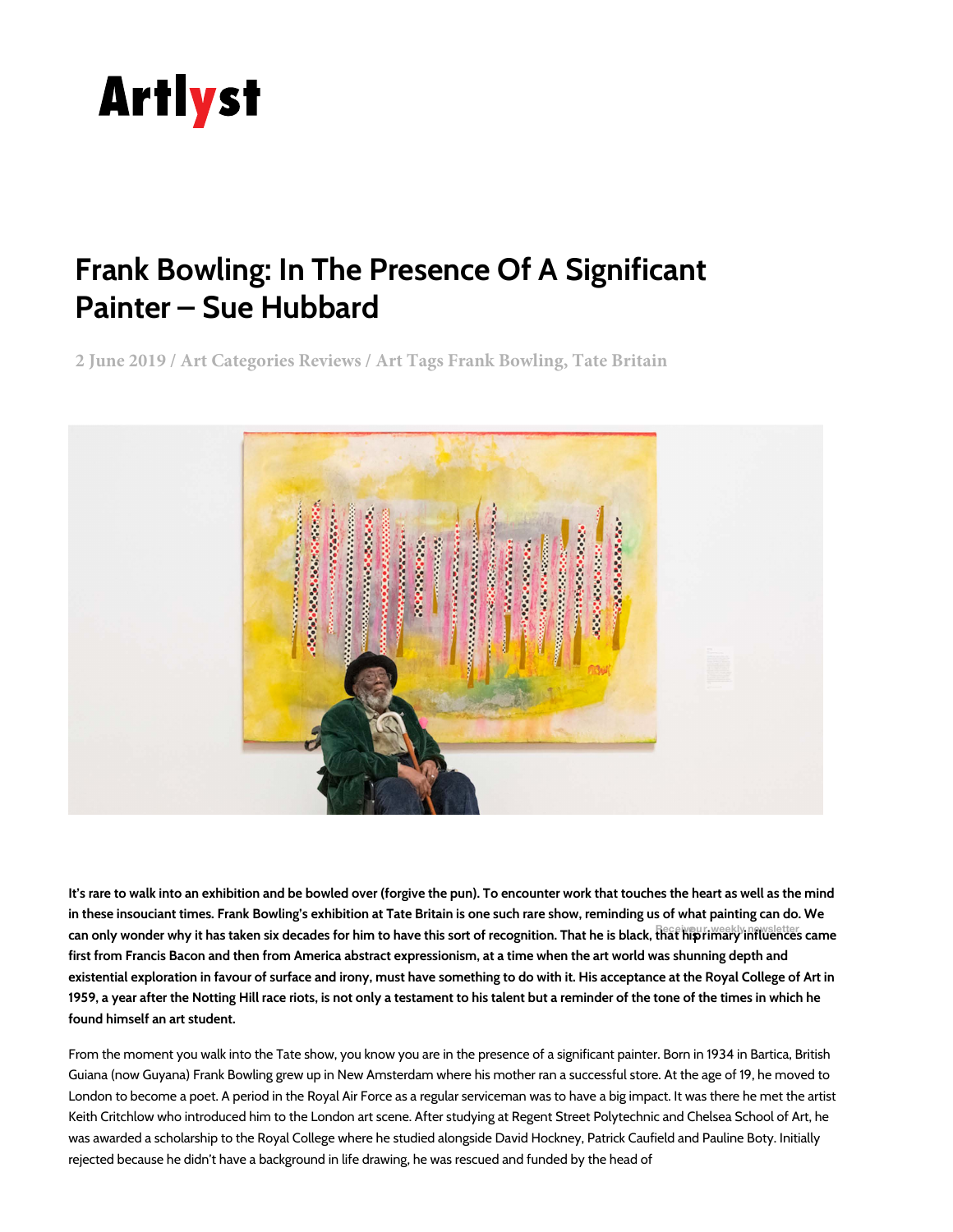Abstract Expression has had a bad press for the last few decades. It's been seen as the art of white males busy climbing on pedestals

painting, Carel Weight. But where Bowling's contemporaries turned to Pop art, he embraced the poetry of abstract expressionism. A move to New York in 1966 was seminal. His influences became Rothko and Barnet Newman, his concerns history and the exploration of space and time, rather than the iconography and irony of the everyday.



Frank Bowling: Installation Tate Britain, Level 2 Gallery

Bowling has said he dislikes the fact the Tate show is chronological but for those who are not that familiar with his output it makes sense. Bowling's early work is filled with figurative elements. In Birthday 1962, a contorted figure lies on a bed, framed by an open window. The raw isolation, the movement of paint and muscular tension all suggest the influence of Francis Bacon. In Big Bird 1964, we can see the push-pull between the gestural and the abstract. The grid-like background, suggestive of Piet Mondrian on whom he wrote his graduation thesis, creates a formal tension with the violent Bacon-like movement of the wounded birds.

Move to Middle Passage and this large painting, with its melting sunset reds and yellows overlaying bilious greens – the colours of Guyana's flag – is a reminder of the tragic journeys Europeans forced millions of enslaved Africans to take across the Atlantic. The repeated screen prints of his mother and children are virtually submerged by the fiery colours, suggesting JMW Turner's 1840 Slave Ship, originally titled Slavers Throwing Overboard the Dead and Dying- Typhoon Coming On. The veils of paint and use abstraction provide a way to speak of the unspeakable. In 1971 he produced the extraordinary Polish Rebecca, one of six paintings presented at the Witney Museum of American Art show that year, which refers to the Polish heritage of Ad Reinhardt's wife. With its loose representation of the continental shapes of Africa and Europe, it makes poignant reference to both Jewish and African diasporas.

Around 1973 Bowling started to pour paint onto his canvases as a response to Clement Greenberg's stance on formalism. This spilling resulted in works such as Tony's Anvil 1975, dedicated to the late sculptor Tony Caro and the lush Ziff of 1974. Joyful and less angsty than Pollock, they're a celebration of the texture, sensuality and possibilities of paint. His use of colour is quite simply gorgeous, perhaps almost too gorgeous for modern tastes. The pinks and purples of Devil's Sole 1980 and Bartica Bressary are like Rothko's Seagram murals upped a notch to let in more light, life and pleasure. Yet an interest in the existential, infinity and space are there too, especially in the muted surface of Vitacress 1981, with its suggestion of galaxies, distant planets and dark voids.